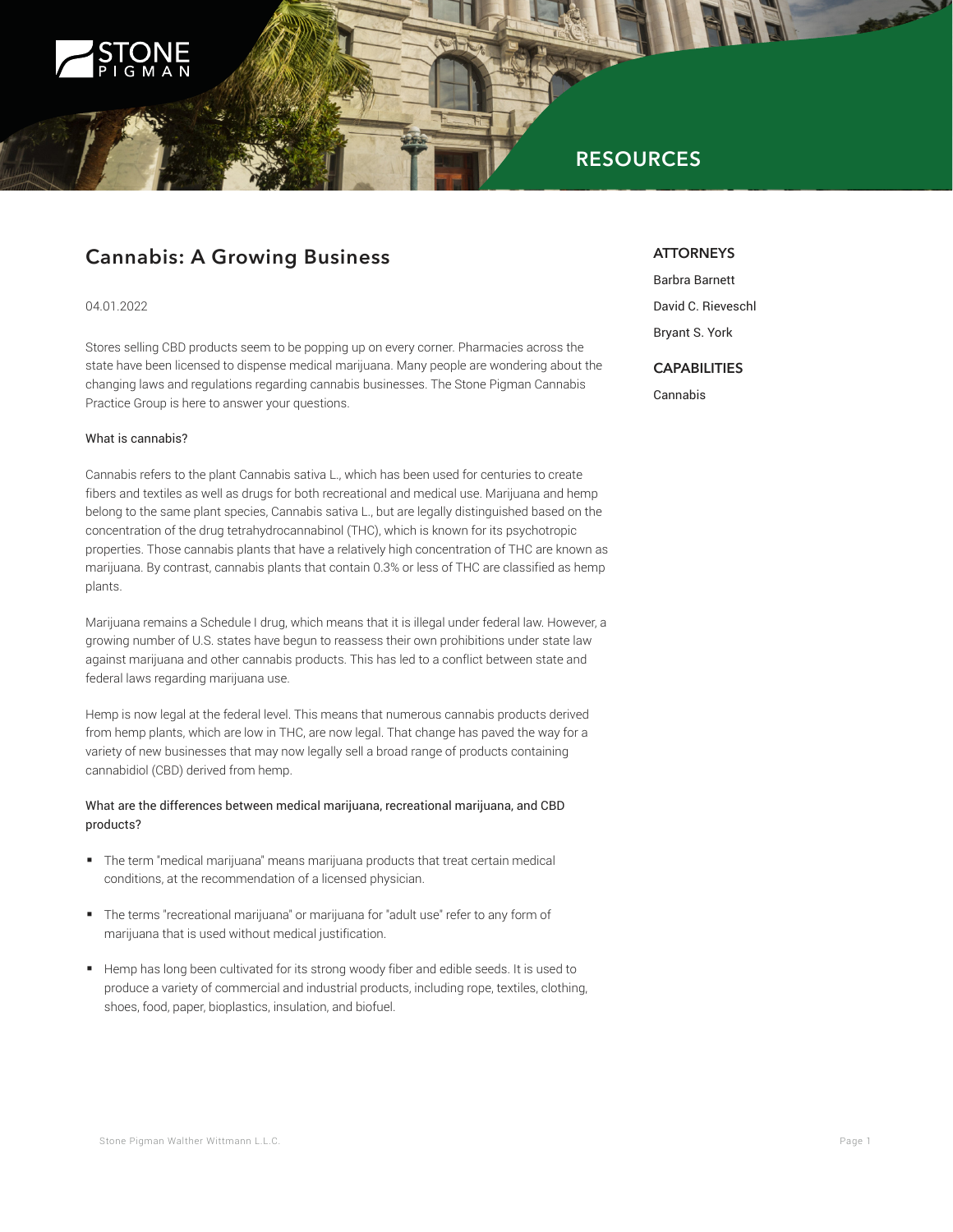

# **RESOURCES**

Hemp plants are also cultivated for the chemical compounds that can be extracted from them, such as CBD, cannabidiolic acid (CBDA), and others. Subject to certain federal limitations, it is legal to produce and distribute these derivatives from the hemp plant. However, regulations of the United States Food and Drug Administration (FDA) prohibit CBD product manufacturers or retailers from promoting any purported health benefits, none of which have been validated by the FDA.

### In which U.S. states is marijuana legal?

- As of now, dozens of U.S. states have reassessed their longstanding prohibition against marijuana.
- Medical marijuana is now legal in 37 U.S. jurisdictions, including 32 states, four territories, and Washington, D.C.
- 18 U.S. states and territories, including Washington, D.C. and Guam, also permit adult use of marijuana (also referred to as recreational use).

# To what extent is marijuana legal in Louisiana?

- At present, the state of Louisiana has only legalized the use of medical marijuana under specified controls, whereas adult use remains prohibited under the state's criminal laws.
- Under Louisiana state law, medical marijuana may be recommended to a patient by any licensed physician for certain specified chronic, serious, or debilitating medical conditions and for any condition that the treating physician is qualified to treat and considers debilitating to an individual patient.
- Marijuana pharmacies are licensed by the Louisiana State Board of Pharmacy. The governing statutes geographically divide Louisiana into nine health districts. There is one licensed medical marijuana pharmacy in each health district (although current legislative efforts are aimed at expanding that limit to two dispensing pharmacies per district).
- The Louisiana Department of Agriculture and Forestry (LDAF) is the state's designated lead regulatory agency for the production of medical marijuana to ensure the safety and quality of the final product. LDAF oversees the growth of marijuana plants, the extraction of compounds from the plants, and the manufacture of medical marijuana products.
- Louisiana allows only two licensed medical marijuana growers: Louisiana State University's and Southern University's agricultural centers.
- When the medical marijuana pharmacies first opened in the state in 2019, products included gummies, tinctures, topical creams, and portable vaporizers. However, in January 2022, a minimally processed, smokable flower became legal and was introduced to the market.
- The smokable flower product was in high demand immediately, which threatened to overwhelm the capacities of licensed medical marijuana pharmacies.
- According to MJBizDaily, an online publication devoted to the cannabis industry, Louisiana's medical marijuana sales are expected to double in 2022 to about \$100 million and rise as high as \$400 million by 2025.
- Industry players will likely be focused on further expansion of the market in the upcoming legislative session.